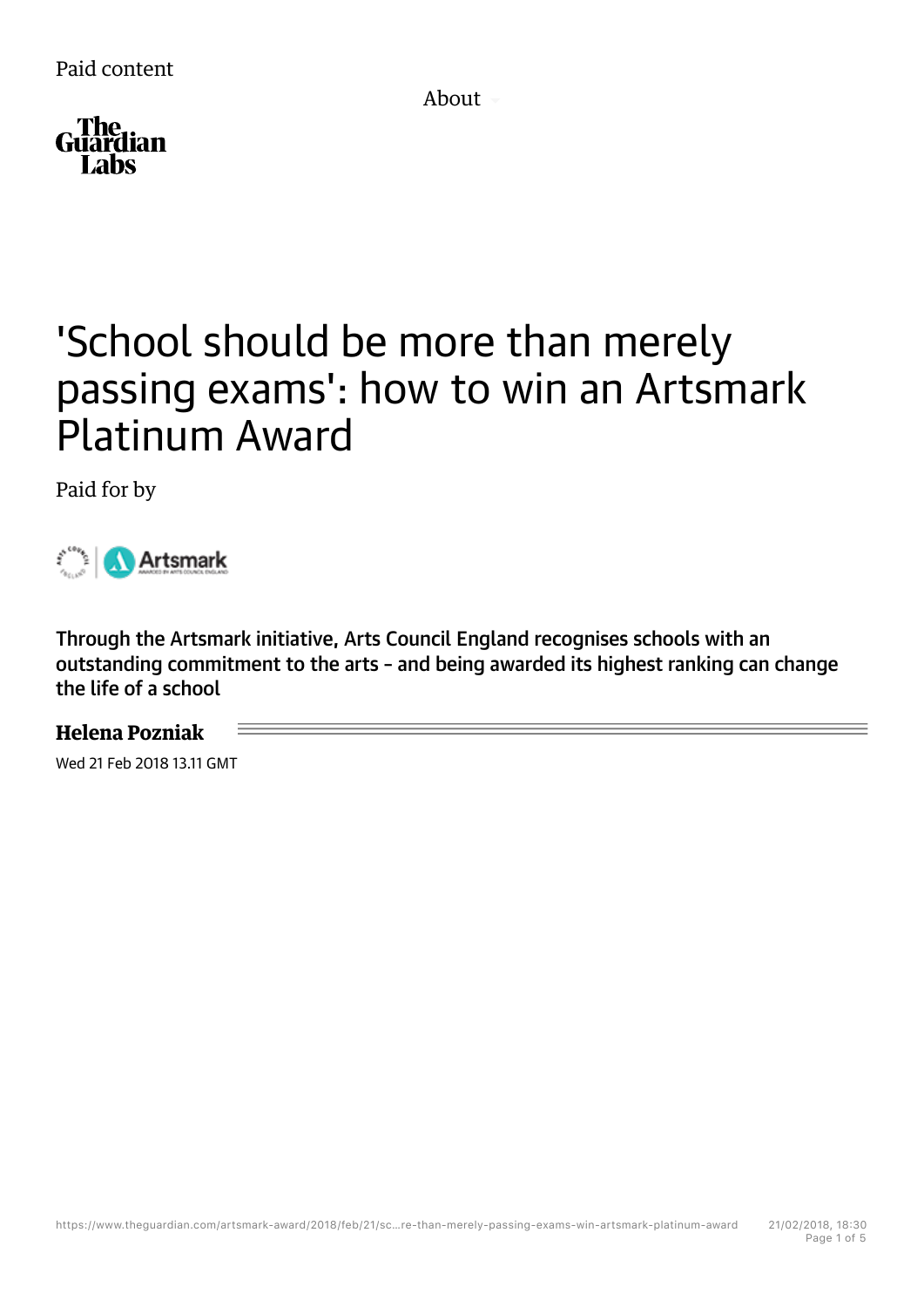

Peter Robinson teaching his year 9 music class. Photograph: Mark Savage Photography

It's amazing the difference the arts can make in a child's life, says music teacher Peter Robinson. He's seen withdrawn pupils blossom when they master an instrument. A girl too shy to answer the register learned, over time, to play the drums and other parts of her school life have slotted into place. "It's lovely. She's gone from finding interaction with staff and pupils extremely difficult to growing in terms of confidence and communication skills. She wouldn't have done that if she hadn't had this positive experience."

Robinson is principal music teacher at Our Lady's Catholic High School in Preston. Judged outstanding by Ofsted, Robinson's school has also achieved the highest accolade from the Arts Council England – a Platinum Artsmark Award, which recognises the breadth of creative achievement throughout the school and beyond.

For secondary schools to embrace the creative arts is, he says, a leap of faith. When pressures are on pupils to progress and excel in core subjects, schools feel obliged to prioritise traditional academic teaching. Especially so since new measures (Progress 8) were introduced in 2016 to gauge pupils' progress across eight key subjects. But many teachers, and the creative industries alike, fear that the arts are being squeezed out.

"If you want better maths and English results, it can be tempting to spend more on maths and English teaching, but that will only get you so far," says Robinson. His school has instead pursued a long-term policy of coaxing creativity out of its pupils and investing in the arts.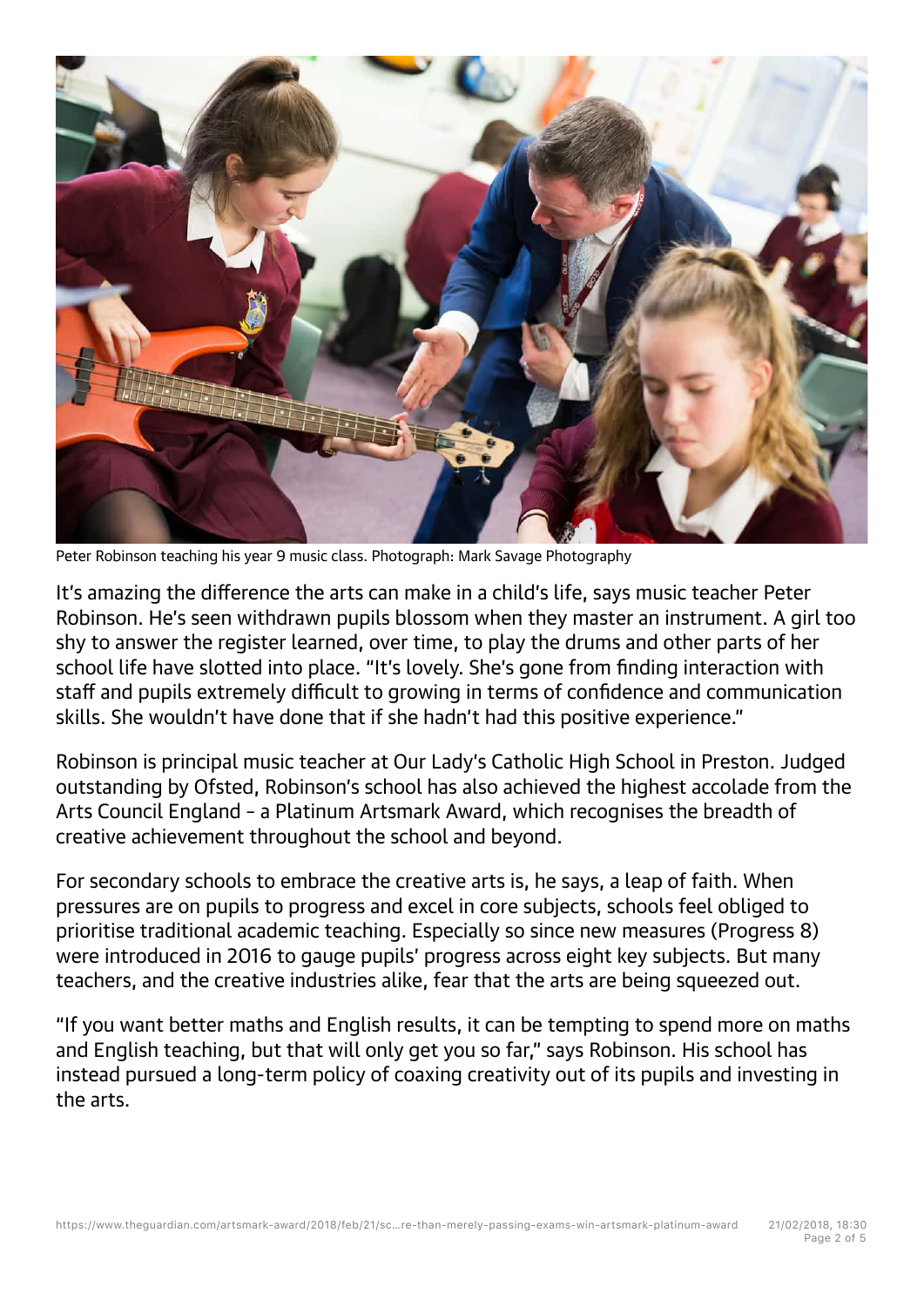"We are both a creative and an ambitious school," he says. "Arts have a powerful effect on other subjects. They're integral to the success of our school, and vice versa. They go hand in hand." As proof, Artsmark has recognised the school at the highest level. "At this level. it's about deeply embedding arts and culture across the whole school," says Amanda Rigler, senior officer for Artsmark. "This award recognises how schools allow creative arts to come alive in every subject, and use them to create happy and confident young people."



Peter Robinson: 'We are both a creative and an ambitious school.' Photograph: Mark Savage Photography

Why should schools follow the lead of Our Lady's Catholic High School and apply? For one, creative arts give schools breadth and balance, says Arts Council England chief executive Darren Henley. "Our goal is for every child and young person to have the opportunity to experience the richness of the arts," he says.

To take part, schools must submit a commitment to reaching creative goals, which the schools themselves will implement and evaluate over a period of up to two years. Local networks are on hand throughout that time with advice and support. "Applying for Artsmark is light on paperwork and schools are supported throughout the whole process," says Rigler.

How has Robinson's school attained this recognition? It's a long game, he says – achieved through careful spending decisions and good levels of discipline. Crucially, the commitment has come from on high. While head teacher Nigel Ranson is a scientist by education, he's convinced of the benefits of a creative culture within education.

"Many of our great scientists were exceptionally artistic and creative people," he says. "Many modern-day scientists also often have strongly creative backgrounds and vice versa: professor Brian Cox was a keyboard player in D:Ream and Queen musician Brian May has a PhD in astrophysics. My experience, as a teacher of physics for over 30 years, is that when we nurture creative understanding and expression in our pupils, they develop as more rounded, tolerant and positive individuals. They also become better scientists and mathematicians, so everyone wins."

As part of its long-term plan, the school has souped-up its creative arts facilities – with refurbished arts spaces, new music technology and a new theatre equipped with the latest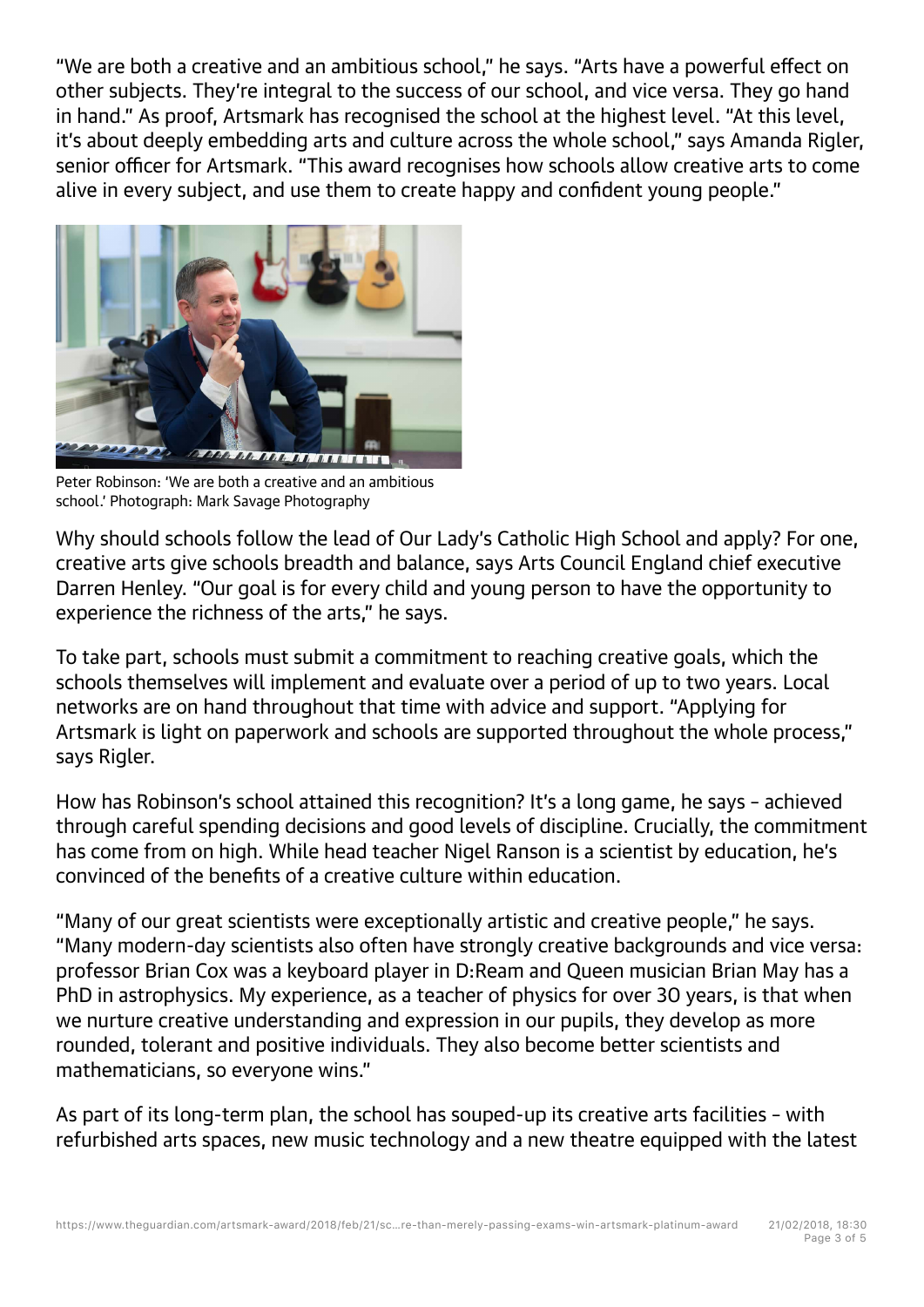## lighting and technology.



Art teacher Vicky Booth supporting a year 9 student in a pottery class. Photograph: Mark Savage Photography

"What we can do with new technology now is incredible," says Robinson. "By the time pupils get to year 9, we'll have a class of 30 all playing in bands of four together – all plugged in and with headphones on, and I can listen to each pupil individually – it's phenomenal."

By engaging extra drama staff and calling on staff from other departments to support with their skills, the school has been able to stage an extra show each year. "One of our IT Technicians is an intrinsic part of set design/construction and sound engineering for all of our productions. In addition to this our art and support staff help each year with the art work for school productions," says Robinson. "We celebrate Book Week rather than World Book Day, holding a staff panto on the final day, when all the staff – and many of the pupils – dress up as characters from well-known books."

Nearly 100 pupils attend after-school

drama clubs, and other arts subjects are similarly healthy. Students taking GCSE art have exhibited their work at a local gallery, mixing with professional artists at the opening. "We've been blown away by how well this works," says Robinson.

Vicky Booth, principal art teacher, says this has not only opened students eyes to the possibilities of actual careers in the creative industries, but has also given them memories to cherish. "We want pupils to expand, participate in and enjoy the culture on offer in the UK. School should be more than merely passing exams," she adds. Results at GCSE reflect the investment, with pupils securing high grades in art, drama and music and nearly two thirds of students (64%) choosing at least one arts subject.

"For me, as a musician, the most important element of creativity is improvisation – without this there'd be no creativity," says Robinson. "Pupils need to be comfortable with this – it seems contrary to what secondary school is about, but it absolutely isn't."

He believes students need to learn to express themselves through the arts – and be ambitious about what they achieve – for their own happiness. "They find they can do things they thought they couldn't," he says. "And this has such a powerful effect on everything else."